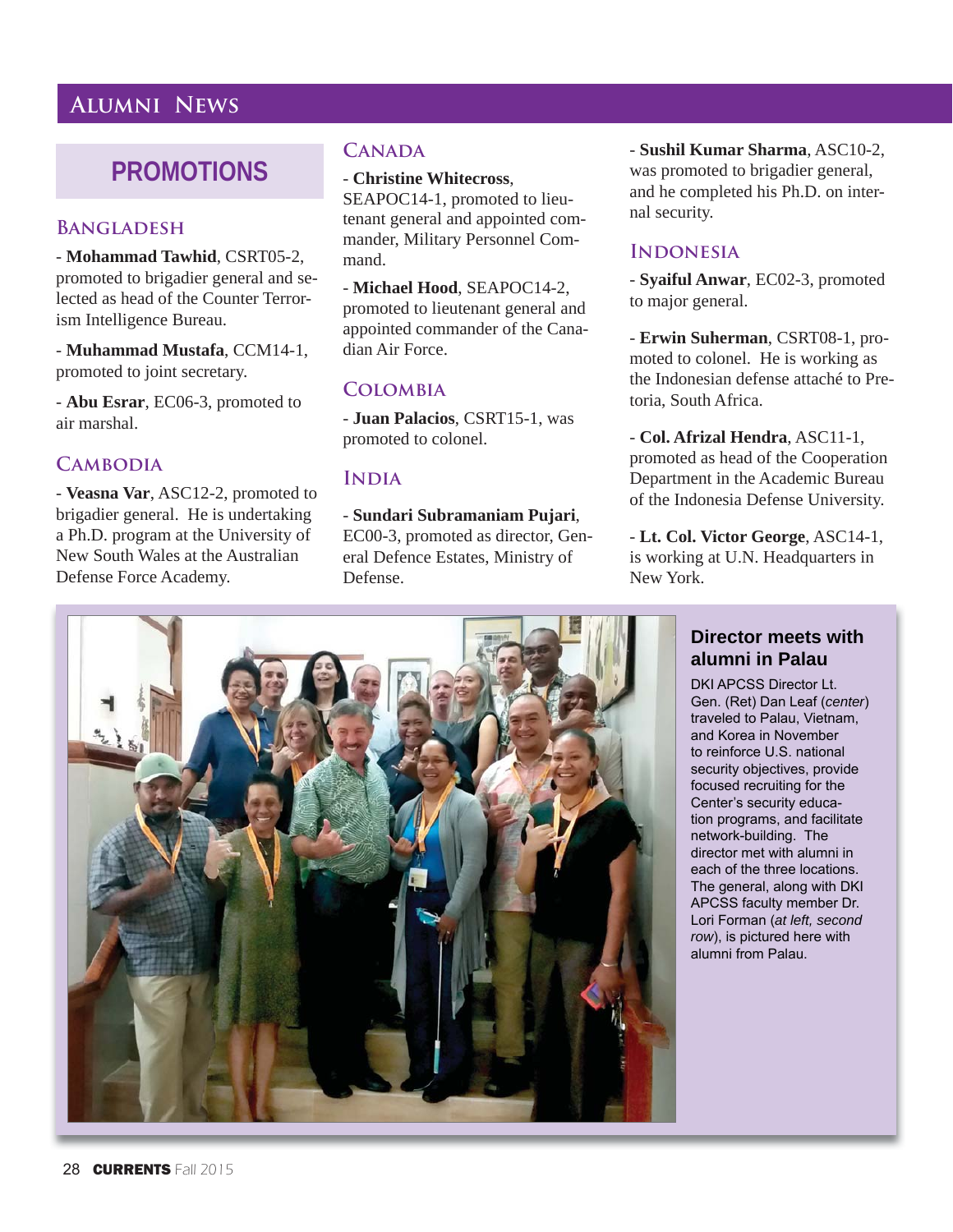# Alumni Associations



#### **Nepal earthquake response**

Two of the several DKI APCSS alumni who had a role in the April Nepal earthquake response and recovery were (left to right) President of the Nepal Center on Disaster Management Meen Chhetri and U.N. humanitarian affairs officer Rene Nijenhuis. Chhetri recently articulated challenges associated with the recovery effort to the Nepal *Republic Media, and Nijenhuis deployed to Nepal* for three months as part of the U.N.'s relief efforts.



# **Korea**

- **Kim, Jin Ho**, EC03-2, was promoted to brigadier general.

#### **Malaysia**

- **Puzi Ab Kahar,** EC01-1/TSC14-2, was promoted to admiral and appointed as director general, Malaysia Maritime Enforcement Agency.

- **Che Hassan bin Jusoh,** SEC06-2, promoted to vice admiral and appointed as deputy director of operations, Malaysia Maritime Enforcement Agency.

## **MALDIVES**

- **Abdulla Nawaz**, ASC14-1, was promoted as assistant commissioner of police.

# **Mongolia**

- **Gansukh Erkhembayar**, CCM12-1, was promoted to major.

## **New Zealand**

- **Steve Hancock**, CA14-1, was promoted to wing commander and transferred to the New Zealand Defence College headquarters as the director, education and training chief of staff.

#### **Nepal**

- **Shekhar Basnyat,** CSRT15-1, promoted to major general and appointed as divisional commander.

# **Panama**

- **Yovani Chavez**, CSRT14-1, was promoted to major.

# **Papua New Guinea**

- **Eseki Wenze**l, ASC10-2, was promoted to colonel and appointed chief of joint operations, PNG Defense Force.

#### **Philippines**

- **Police Col. Jean Fajardo**, ASC14-1, was promoted as chief of police in the city of San Fernando Pampanga, Philippines.

## **Sri Lanka**

- **Nalindra Jayasinghe**, ASC14-3, was promoted to captain.

#### **Taiwan**

- **Adm. Yeong Kang Chen**, SEC05-2, was promoted as deputy minister of national defense.

# **Thailand**

- **Manote Plai-ngam**, CCM14-1, was promoted to wing commander and appointed chief of operational section, Aeromedical Evacuation Control Center, Institute of Aviation Medicine. He is currently studying in the Senior Air Officer Course of the Royal Thai Air Force.

- **Vutti Vuttisant**, EC05-3, was promoted as Ambassador to Nepal.

*...continued on next page*

Afghanistan American Samoa Australia Bangladesh Bhutan Cambodia\* Cameroon Canada Chile China Colombia Comoros \*\* Cook Islands Fiji Guam Hong Kong India Indonesia **Iraq** Japan Jordan Kazakhstan Lao PDR Lebanon Madagascar\*\* **Malaysia** Maldives Marshall Islands Mauritius\*\* Micronesia Mongolia Mozambique Myanmar

Nepal New Zealand Pakistan Palau Papua New Guinea Peru **Philippines** Republic of Korea Russia & Far East Russia Samoa **Singapore** Solomon Islands Sri Lanka **Taiwan** Tanzania **Thailand** Timor-Leste Tonga Tuvalu Vanuatu Vietnam U.S. (D.C. & Hawaii)

\* Informal group \*\* Joint alumni association with the Africa Center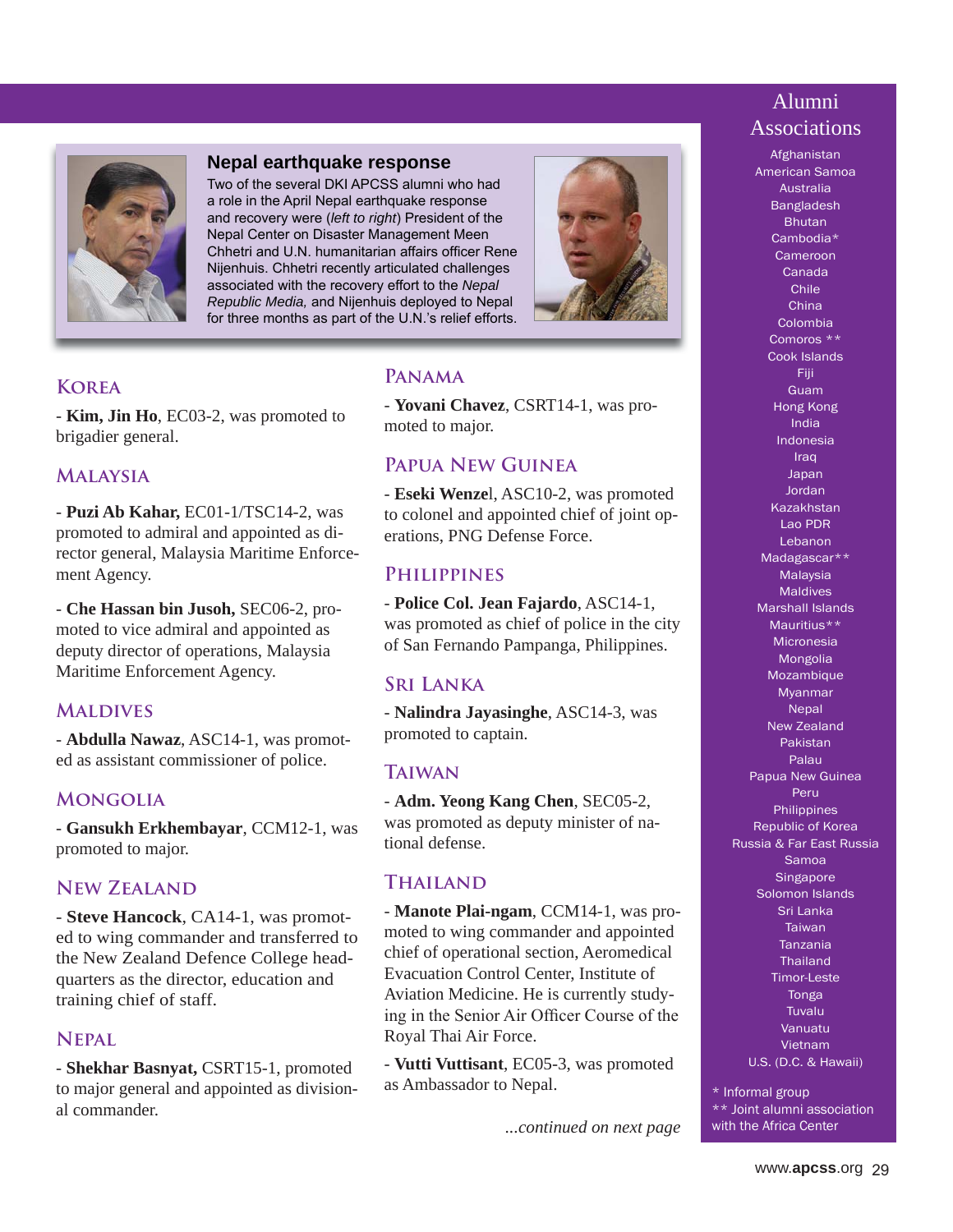# **Alumni news**

- **Peerapong Muangboonchoo**, ASC15-1, was promoted to major general.

- **Chusak Chupaitoon**, EC05-1, promoted to rear admiral and selected to attend the Thai Defense College.

# **Tanzania**

- **Willy Mlulu**, ASC12-2, was promoted as Senior Assistant Commissioner of Police.

# **Timor-Leste**

- **Salustiano De Vasconcelos**, ASC11-1, was promoted to major, and is working with the U.N. in South Sudan.

# **United States**

- **Brian Middleton**, CCM08-2, was promoted to lieutenant colonel and was selected to command the newly reactivated, 3rd Battalion, 4th Marines.

- **John Black**, APOC12-2 was promoted to lieutenant colonel.

# **POSITION CHANGES**

# **Australia**

- **Sandra Edwards**, CSRT10-1, is assistant director, military strategic futures, military strategy branch.

- **Ky Blackman**, ASC12-1 and CCM13-1, is counsellor defense at the Australian High Commission, London.

# **Bangladesh**

- **Group Capt. Sharif Sarker**,

CCM12-1, was appointed director of overseas air operation directorate in

Air Headquarters.

- **Benazir Ahmed**, CSRT07-1, was appointed director general, rapid action battalion forces. He is responsible for counterterrorism operations and fighting organized crime.

- **Lt. Gen. Abu Belal Mohammad Shafiul Hug, TSC12-2, was appoint**ed chief of the Bangladesh Army.

- **Lt. Col. Mohammad Saif Ullah**, CSRT15-1, is director of special Security force, an elite unit providing protection to the president, prime minister and other Bangladesh of ficials.

- **Masudur Rahman**, ASC09-1, is consul general in Dubai.

- **Wing Commander Md Shariful Islam**, CCM11-1, is serving with the U.N. Multidimensional Integrated Stabilization mission in Mali.



# **Earns doctorate**

Sri Lanka Adm. (Ret) Jayanath Colombage, an alumnus of Executive Course  $(EC 06-3)$ , recently earned a Ph.D. from the General Sir John Kotalawa Defence University in Ratmalana. He is the first to earn a doctorate from the Sri Lankan university.

- **Abdul Motaleb Sarker**, EC06-1, was appointed Bangladesh ambassador to Lebanon.

# **CAMBODIA**

- **Ung Eang**, CCM09-1, CSRT09-2 and ASC11-1, was appointed vice president, secretariat of national counterterrorism committee with the rank of secretary of state.

# CANADA

- **Col. Colin Magee,** CA13-07, was assigned as senior staff officer, joint professional development for the Canadian Armed Forces. He also completed his Ph.D. in management (organizational leadership).

- **Maj. Gen. (Ret) Richard Blanchette**, TSC10-2, is a consultant at RVB Securi-T in Quebec.

- **Rear Adm**. **Gilles Couturier**, TSC14-2, was appointed commander, Maritime Forces Pacific and Joint Task Force Commander Pacific.

- **Rod Knecht**, SEC08-1, was appointed chief of police in Edmonton, Canada.

- **Lt. Col. James Follwell**, APOC11- 2, transferred to the U.N. Command as the multinational coordination lead and commander of the Canadian Contingent.

- **Lt. Gen. Steve Bowes**, TSC13-1, was appointed commander, Canadian Joint Operations Command.

# **Chile**

- **Claudio Rojas Rachel**, ASC15-1, has been posted to Georgetown, Guyana.

# **China**

- **Jian Yang**, EC00-3, was appointed ambassador to Brunei.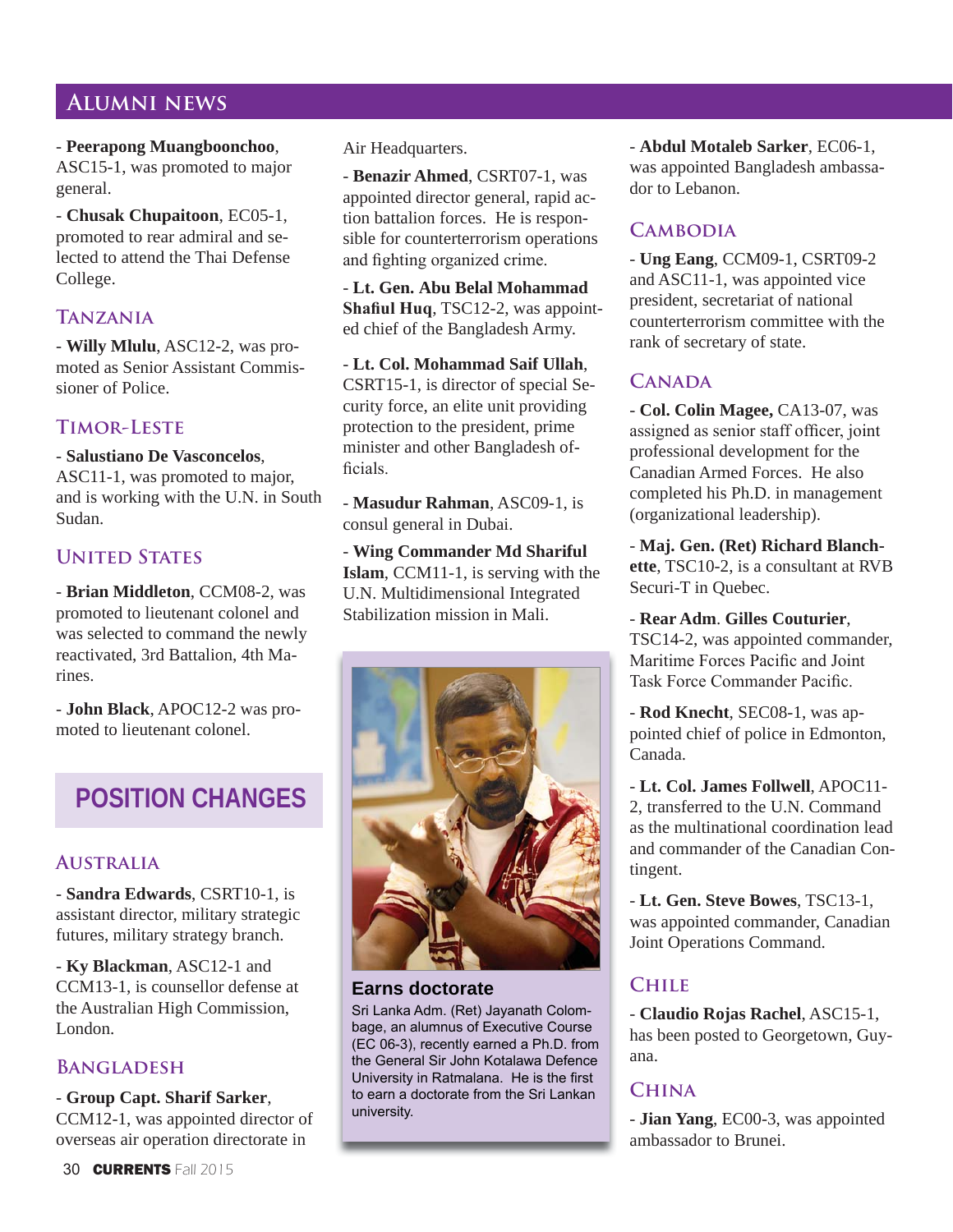

#### **Taiwan alumni gather**

DKI APCSS' new foreign policy advisor, Brent Christensen (center), accompanied the Center's director, Lt. Gen. Dan Leaf (right *of center*) on a July three-nation visit with government officials and alumni in Mongolia, Japan and Taiwan. The pair, along with faculty member Dr. Lora Saalman (fourth from right) are pictured here with Taiwan alumni during a July 20 gathering in Taipei.

### **Fiji**

- **Maj. Gen.** Ioane Naivalurua, SEC05-1, was appointed ambassador to Beijing, China.

- **Commodore Esala Teleni**, SEC06- 1 and ASC15-1, was appointed ambassador to Papua New Guinea.

- **Erica Lee**, ASC14-3, transferred to the Pacific Financial Inclusion Programme under the U.N. Development Programme, Pacific Office, as the communications associate.

#### **India**

### - **Brig. Gen. Pranav Jaiswal**,

CCM08-3, was assigned to a Power Sector enterprise under the Ministry of Power, Government of India.

- **Air Commodore Vimal Dubey**, ASC10-2, was appointed deputy director general of Armed Forces Medical Services.

- **Inspector General Kuldip Singh Sheoran**, ASC11-2, is commander of the Indian Coast Guard Region A&N. - **Ambassador Vishnu Prakash**, EC96-1, was appointed India's high commissioner to Canada.

#### **Indonesia**

- **Agung Sampurno**, CCM10-1, is directorate general of immigration, Ministry of Interior.

- **Maj. Gen. Imam Edy Mulyono**, TSC12-1, is working in Western Sahara as part of the U.N. mission in Minurso; he is the Minurso force commander.

- **Col. Agus Renaldi Kusuma**, ASC14-2, was selected as commander for an intelligence task force for domestic affairs.

- **Ruli Rulijanto**, EC05-2, is deputy director of enforcement on task compliance, directorate general of customs and excise, Ministry of Finance.

- **NFN Aguswandi**, CCM08-2, has been posted to the Solomon Islands as a U.N. peacebuilding and development adviser.

- **Rizal Wirakara**, ASC09-2, is working as head of division-2, directorate of Asia-Pacific and Africa intra-regional cooperation.

- **Col. Aditya Kumara**, ASC10-2, was assigned to Seoul, Korea, as the Indonesian defense attaché.

#### **Japan**

- **Lt. Gen. Shigeru Kobayashi**, EC03-1, is vice president of the National Defense Academy.

- **Atsuo Suzuki**, SEC08-2, is deputy director general, defense policy bureau, Ministry of Defense.

- **Shimpei Ara**, APOC10-1, is deputy director, National Security Council.

- **Maj. Gen.** Tamotsu Kidono, TSC10-2, is director, personnel, education and training department.

- **Takashi Kawamoto**, APOC13-1, is senior researcher, KEIO Research Institute.

*...continued on next page*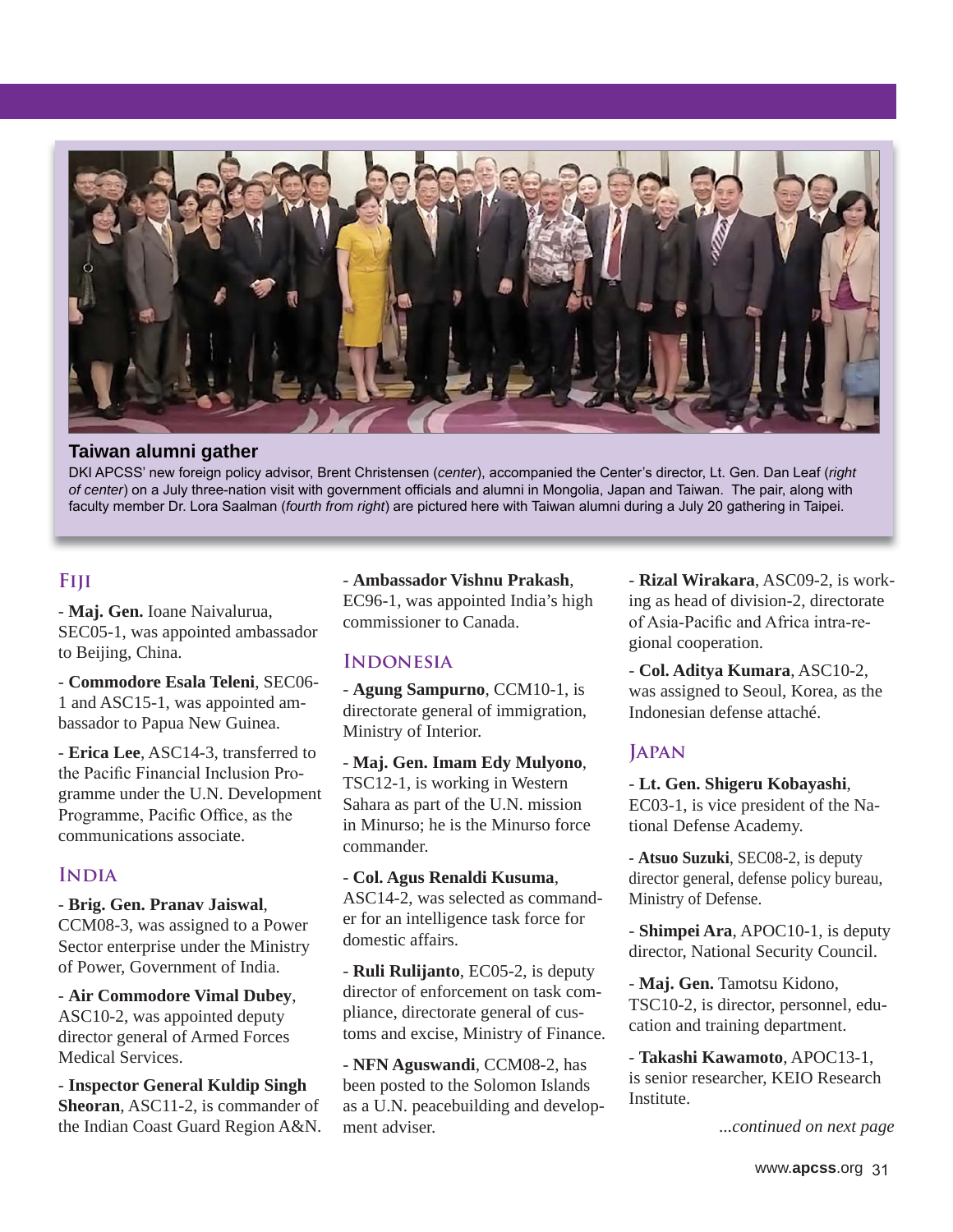# **Alumni news**

## **Laos**

- **Khamsouay Keodalavong** ,

ASC12-1, was appointed ambassador to Republic of Korea.

# **Lebanon**

- **Michel Abdo**, CCM12-1, was elected to serve in national disaster and crisis management.

## **Malaysia**

- **Abdul Samad Othman,** CCM14-1, was appointed as Malaysian ambassador to Italy.

#### **Micronesia**

- **Joses Gallen**, ASC10-2, was appointed secretary of Micronesia's Department of Justice.

#### **Mongolia**

- **Mr. Avirmed Battur**, SEC05-1, was appointed vice minister of defense.

- **Gunaajav Batjargal**, TSC09-2, was appointed ambassador of Mongolia to Austria and permanent representative of Mongolia to the U.N. in Vienna.

- **Ms. Enkhgerel Enkhtuvshin**, ASC10-2, is advisor to Member of Parliament.

# **Nepal**

- **Col. Niranjan Shrestha**, CSRT08-2, is serving the U.N. mission in South Sudan as the senior military liaison officer

- **Dr. Thakur Mohan Shrestha**, EC08-2, is a member of the "Executive Committee National Coordination Council of Government Ex. Employees Association Nepal."

- **Lalit Bahadur Basnet**, ASC09-2, was appointed legal adviser to the president of Nepal. This is a position at the state minister level.

- **Col. Sagar Thapa,** CCM08-2, was

nominated as the deputy chief of the Joint Border Verification and Monitoring Mechanism (JBVMM) between North and South Sudan.

### **New Zealand**

- **Ambassador Robert Kaiwai**,

TSC11-1, is now consul general to the United States in Hawaii.

### **Pakistan**

- **Adm. (Ret) Asif Sandila**, SEC07-1, is part of the Moawin Foundation, a non-profit organization aimed at uplifting the education standards of boys and girls in Pakistan's rural areas.

#### - **Brig. Gen. Nadeem Anjum**,

TSC14-1, has joined the Royal College of Defence Studies in the United Kingdom.

## **Papua New Guinea**

- **Bernadette Efi, ASC14-3, was ap-**

# *Alumni meet during climate change workshop in China*

DKI APCSS Deputy Director Brig. Gen. (Ret) James Hirai (front, second from *left*) is pictured with alumni and Center team members who attended the Nov. 3 to 6 "Climate Change and Environmental Security in High Asia" workshop in Beijing. DKI APCSS and the Chinese Academy of Sciences jointly hosted the event focused on improving collaboration to combat emerging environmental threats. Look for a detailed story in the next edition of *Currents*